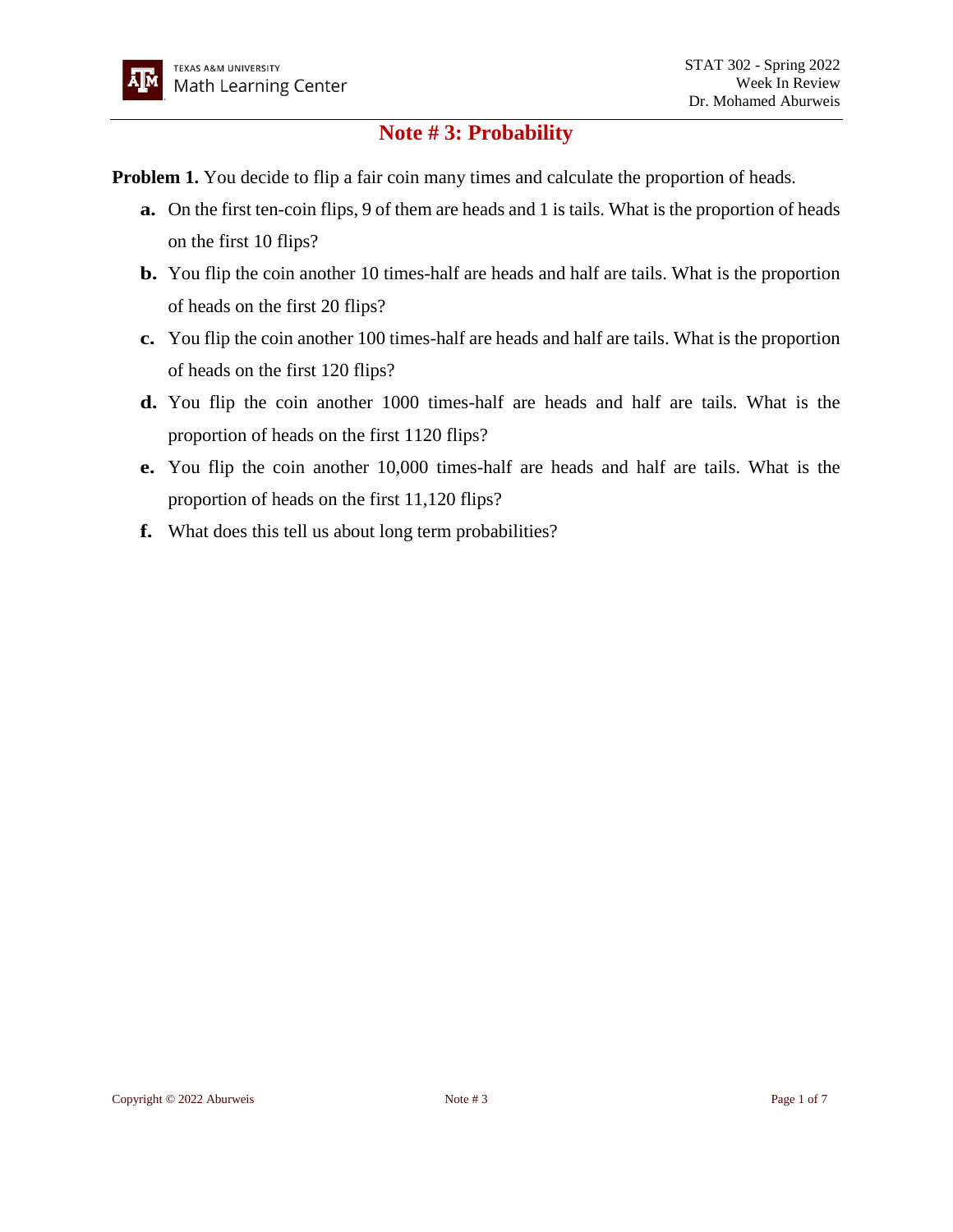

**Problem 2.** Use the space below to illustrate the following four concepts with Venn Diagrams: Disjoint Events, Complementary Events, Union of Two Events, Intersection of Two Events.

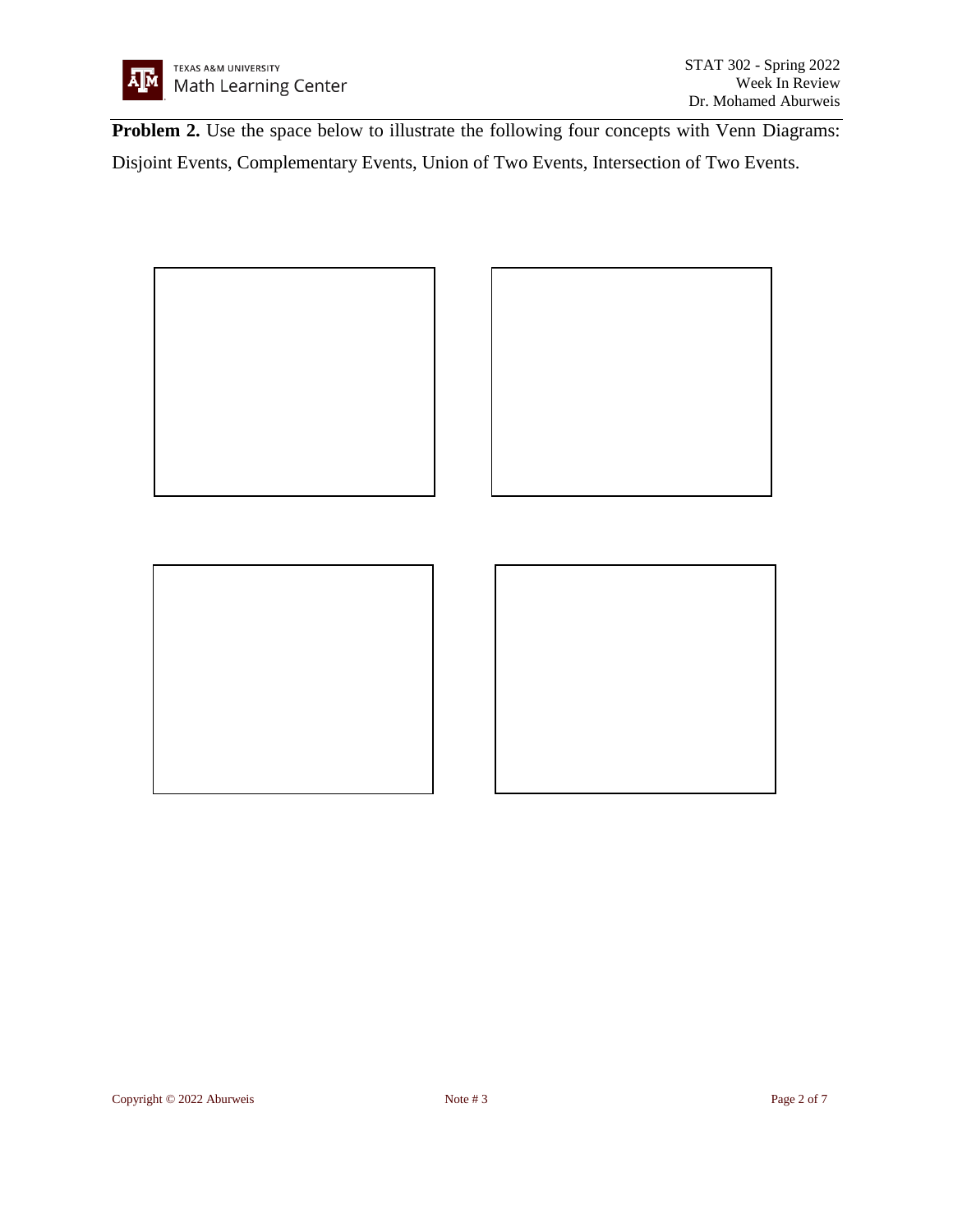

**Problem 3.** Many times, when we are looking at probability problems, we are not asking about just one event, but rather a combination of events. Let's look at an example where we are looking at two different events: A student is taking a history class that has one midterm and one final exam. They believe that the chance of them getting an A on the midterm is 50%. They also believe the chance of them getting an A on the final exam is 50%. The student states that their chance of getting an A on at least one of the two tests is 100%. Is their reasoning correct? Why or why not? If it is incorrect, how would you solve for the probability of them getting an A on at least one of the two tests?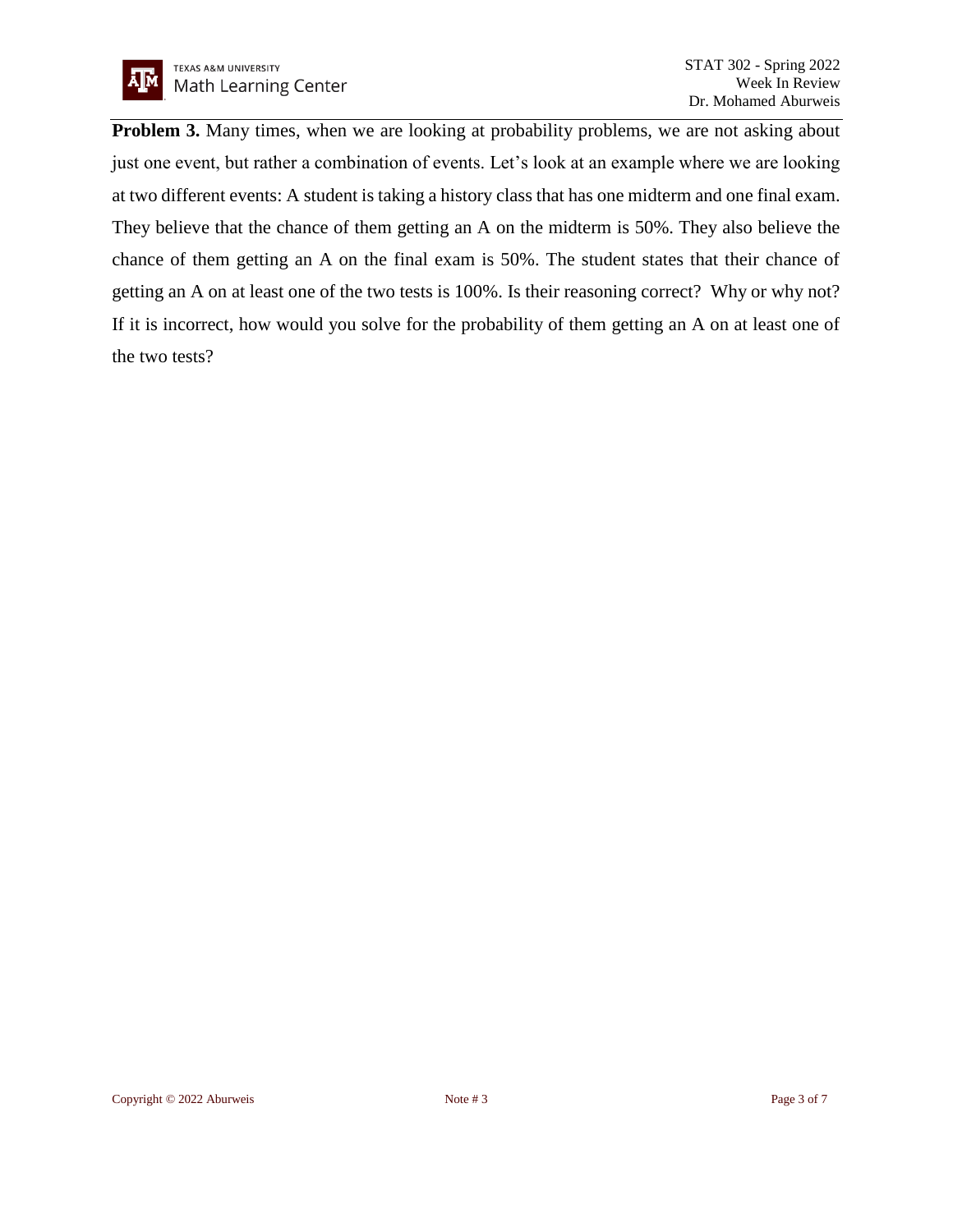**Problem 4.** Let's look at another example of a probability question involving two events. A software company provides an email filtering service to protect email users from spam. The company has advertised that their software is 95% accurate. This could mean one of four things. Listed below are the four things this could mean. Write out each as a conditional probability statement.

- **a.** 95% of the blocked emails are spam.
- **b.** 95% of spam emails are blocked.
- **c.** 95% of the valid emails are allowed through.
- **d.** 95% of the emails allowed through are valid.

**Problem 5.** While the most common die has six sides, there are a number of other varieties of die that are used in various games. One such die is the four-sided die. Assume we have two fair four-sided die, each labeled with the numbers from one to four.

- **a.** What do we mean by a fair die?
- **b.** What is the sample space for rolling one die?
- **c.** What is the sample space for rolling two die?
- **d.** Assume you roll both die and add them together. What is the sample space?
- **e.** Assume you roll both die and add them together. What is the probability the sum is greater than 6? It may be a good idea to use the sample space from part c to solve this.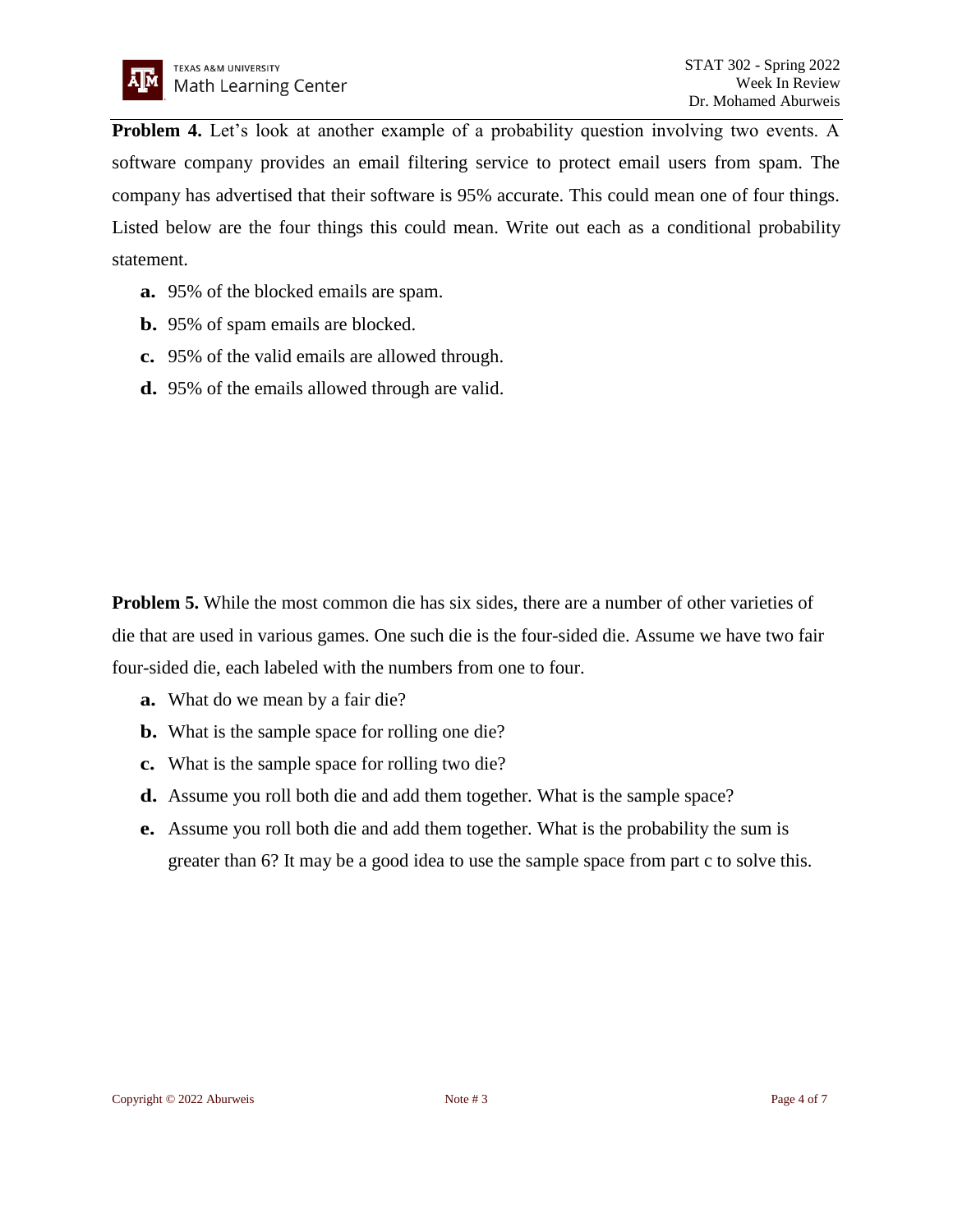

**Problem 6.** Many times, we organize our information about a random event by creating a table or diagram that describes the probability distribution. The table below shows the probability distribution of Educational Attainment for Americans 25 years and older in 2019, as reported by the Census Bureau.

|              | None   No HS Diploma   HS Diploma   Some College   Assoc.   Bach   Bach + |       |       |  |                                             |
|--------------|---------------------------------------------------------------------------|-------|-------|--|---------------------------------------------|
| P(x)   0.003 | 0.096                                                                     | 0.281 | 0.157 |  | $\vert 0.103 \vert 0.225 \vert 0.135 \vert$ |

- **a.** What type of variable is educational attainment?
- **b.** What two properties must be true for a probability distribution to be valid? Is this a valid probability distribution?
- **c.** What is the probability that a randomly selected person does not have a high school diploma?
- **d.** What is the probability that a randomly selected person has some college degree?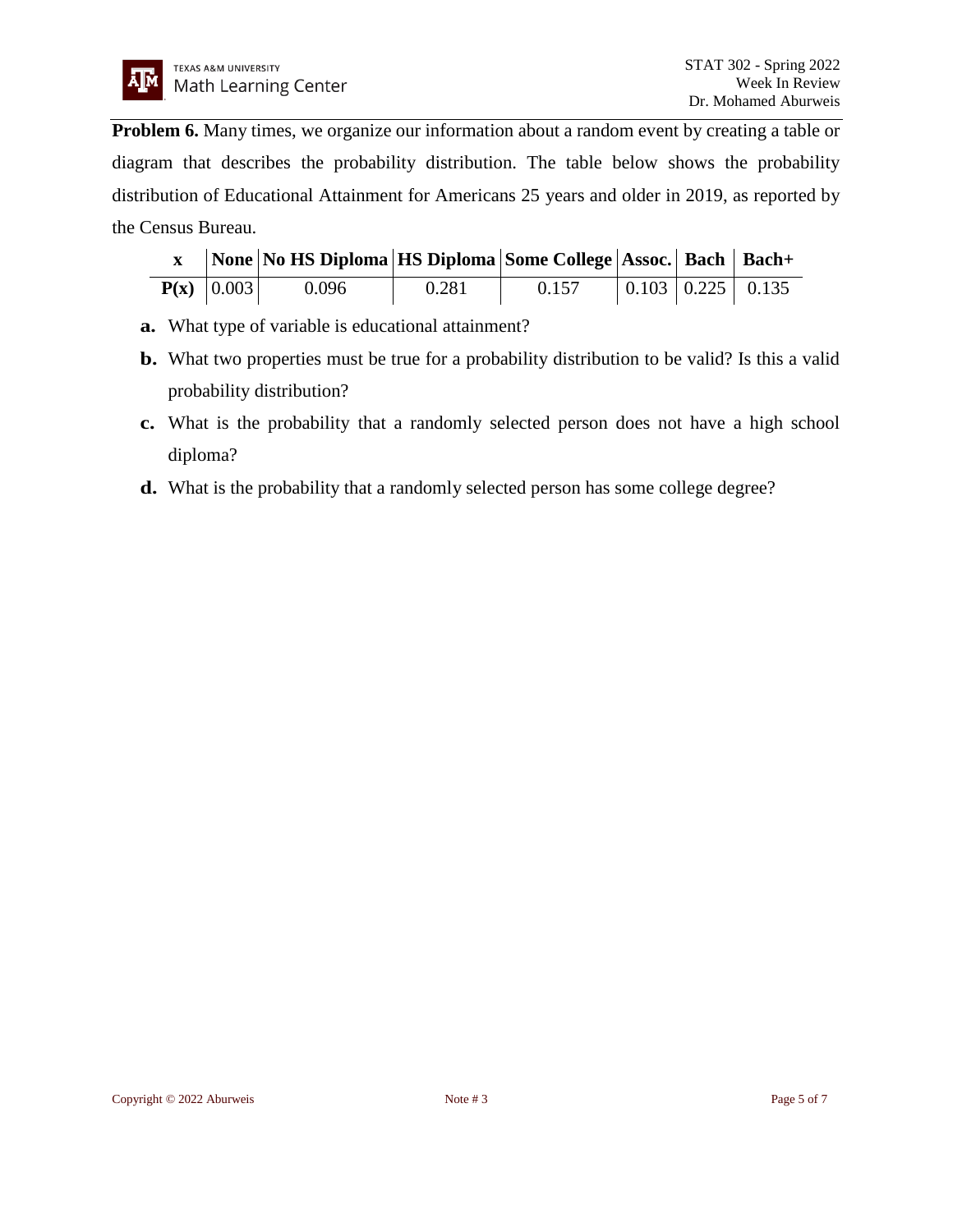**Problem 7.** Let's continue looking at the 2019 Educational Attainment data, however, now let's look at it split up by gender.

|                                             |       | None   No HS Diploma   HS Diploma   Some College   Assoc.   Bach   Bach +   Total |                |                |                                             |                                                                                                  |       |
|---------------------------------------------|-------|-----------------------------------------------------------------------------------|----------------|----------------|---------------------------------------------|--------------------------------------------------------------------------------------------------|-------|
| <b>Males</b><br>Females $\vert 0.002 \vert$ | 0.002 | 0.048<br>0.047                                                                    | 0.141<br>0.140 | 0.075<br>0.082 |                                             | $\vert 0.045 \vert 0.107 \vert 0.063$<br>$\vert 0.058 \vert 0.118 \vert 0.072 \vert 0.518 \vert$ | 0.482 |
| <b>Total</b>                                | 0.004 | 0.095                                                                             | 0.281          | 0.157          | $\vert 0.103 \vert 0.225 \vert 0.135 \vert$ |                                                                                                  |       |

- **a.** Are having an associate's degree and being female mutually exclusive?
- **b.** What is the probability that a randomly selected person has an associate's degree or is a female?
- **c.** What is the probability that a randomly selected person has an associate's degree and is a female?
- **d.** What is the probability that a randomly selected female has an associate's degree?
- **e.** What is the probability that a randomly selected person has an associate's degree if they are a male?
- **f.** Does it appear as though gender and educational attainment are dependent or independent? Why?